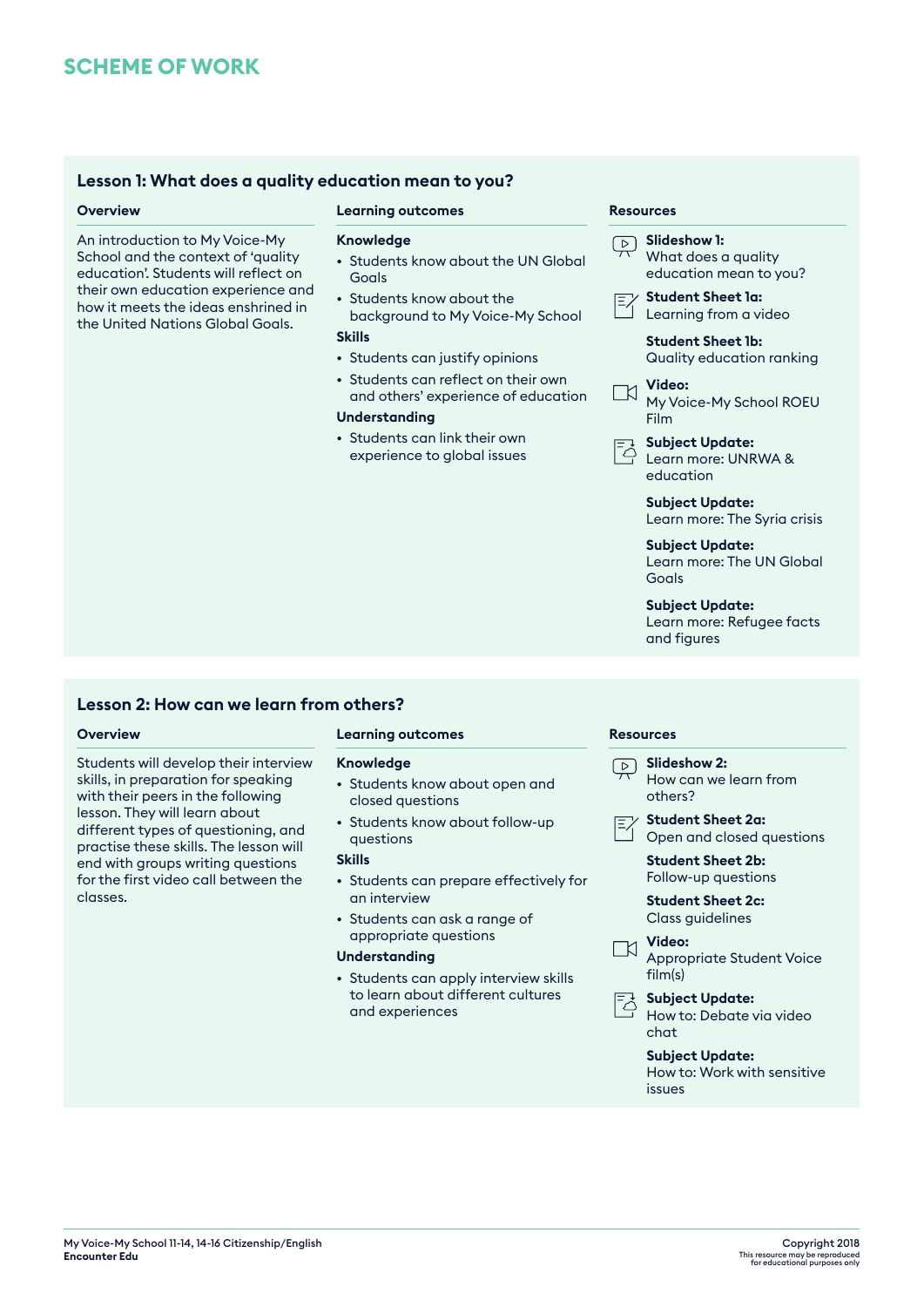# **Lesson 3: What is education like where you live?**

Students will conduct their first video lesson with their partner school. During this call, students will exchange information about life and learning, so that both classes improve their understanding of education in different contexts.

# **Overview <b>Resources Learning outcomes Resources Resources**

### **Knowledge**

• Students know about the education experience of others

### **Skills**

- Students use interview skills to learn from others
- Students use ICT to communicate across borders

## **Understanding**

• Students reflect on how their education experience is similar or different to others

C

| $\overline{D}$ <b>Slideshow 3:</b><br>What is education like where<br>you live? |  |
|---------------------------------------------------------------------------------|--|
| $\mathcal{F}$ Activity Overview 3:                                              |  |

|  | Video call preparation |
|--|------------------------|



**Subject Update:** How to: Debate via video chat

**Subject Update:** How to: Google Hangouts Meet

### **Subject Update:**

How to: Work with sensitive issues

# **Lesson 4: How can education be improved?**

Students select an area of education that is of interest to them based on the first video call. Working in groups, the team plan how to survey their school and local community and research ideas for improving education. This will form the basis for developing ideas for improving education in the following lesson.

## **Overview <b>Resources Learning outcomes Resources Resources**

## **Knowledge**

• Students know about different ideas for improving education

# **Skills**

- Students can conduct surveys
- Students can use the Internet for research

| $\boxed{\triangleright}$ Slideshow 4: |
|---------------------------------------|
| How can education be                  |
| improved?                             |
|                                       |



**Student Sheet 4b:** Research skills

**Student Sheet 2c:** Class guidelines

**Subject Update:** How to: Google Hangouts Meet

# **Lesson 5: What are our ideas for improving education?**

Students use their research and surveys to select three ideas for improving education in their school. Each of their ideas for improving education will need to meet five criteria as well. These ideas will then be shared with the partner school in the next lesson, before being shared more widely as part of an advocacy campaign.

# **Overview Learning outcomes Resources**

### **Skills**

- Students can apply research to make proposals
- identify evidence for making decisions
- Students can justify decisions in writing



What are our ideas for improving education?

**Student Sheet 5a:** Ideas for improving education

### **Student Sheet 5b:** Writing frame for education ideas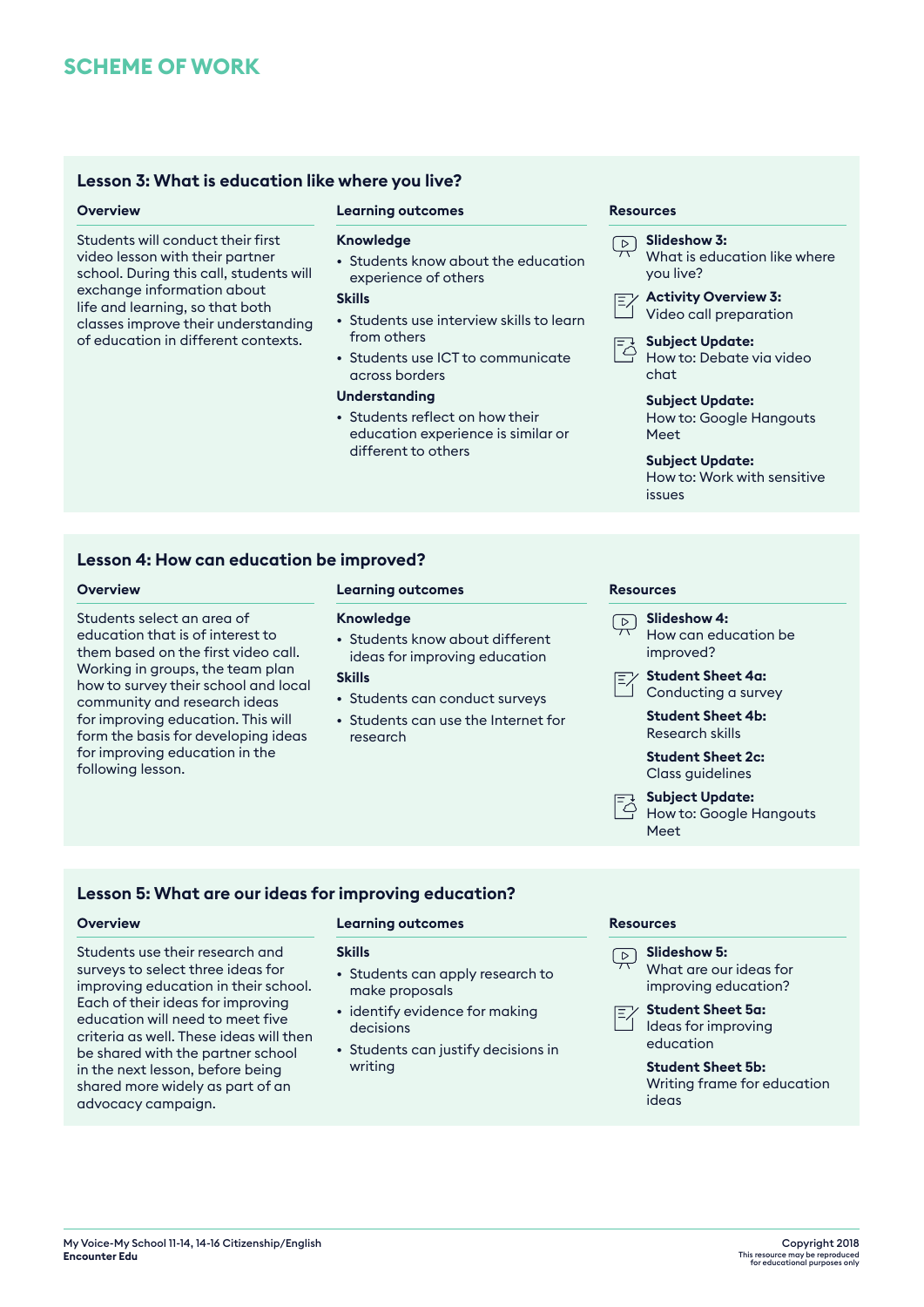# **Lesson 6: How can we improve our ideas for a quality education?**

The classes compare their ideas for improving education in the second video call, and share what they have learnt from their research and school surveys. Partner schools offer feedback on these ideas to take forward into the advocacy campaigns.

### **Overview <b>Resources Learning outcomes Resources Resources**

### **Knowledge**

• Students know about ideas for education improvement from others

### **Skills**

- Students use feedback from their partner school to improve their plans
- Students can use ICT to collaborate internationally

**Slideshow 6:** How can we improve our ideas for a quality education? **Activity Overview 6:**

- Video call preparation
- **Subject Update:** 컹

How to: Debates via video chat

**Subject Update:** How to: Google Hangouts

Meet

# **Subject Update:**

How to: Work with sensitive issues

# **Lesson 7: How can we make our voices heard?**

Students will develop their interview skills, in preparation for speaking with their peers in the following lesson. They will learn about different types of questioning, and practise these skills. The lesson will end with groups writing questions for the first video call between the classes.

# **Overview Learning outcomes Resources**

### **Knowledge**

- Students know about open and closed questions
- Students know about follow-up questions

### **Skills**

- Students can prepare effectively for an interview
- Students can ask a range of appropriate questions

### **Understanding**

• Students can apply interview skills to learn about different cultures and experiences

- **Slideshow 7:**  $\sqrt{2}$ How can we make our voices heard?
	- **Student Sheet 7a:** Advocacy campaign ideas

**Student Sheet 7b:** Campaign plan

**Student Sheet 7c:** SMART targets

# **Lesson 8: How can we make a difference?**

final video call.

**Overview Learning outcomes Resources**

### **Knowledge**

- Students know about how journalists work
- Students know about the conventions of a press release

# **Skills**

• Students can write an effective press release



How can we make a difference?



**Student Sheet 8a:** Press release example

**Student Sheet 8b:** Writing frame

**Student Sheet 8c:** Project reflection

Students create their end of project reports in the form of a press release and take a chance to reflect on the learning from the past weeks. They will then share these press releases, with reflections on their experiences and ideas in a